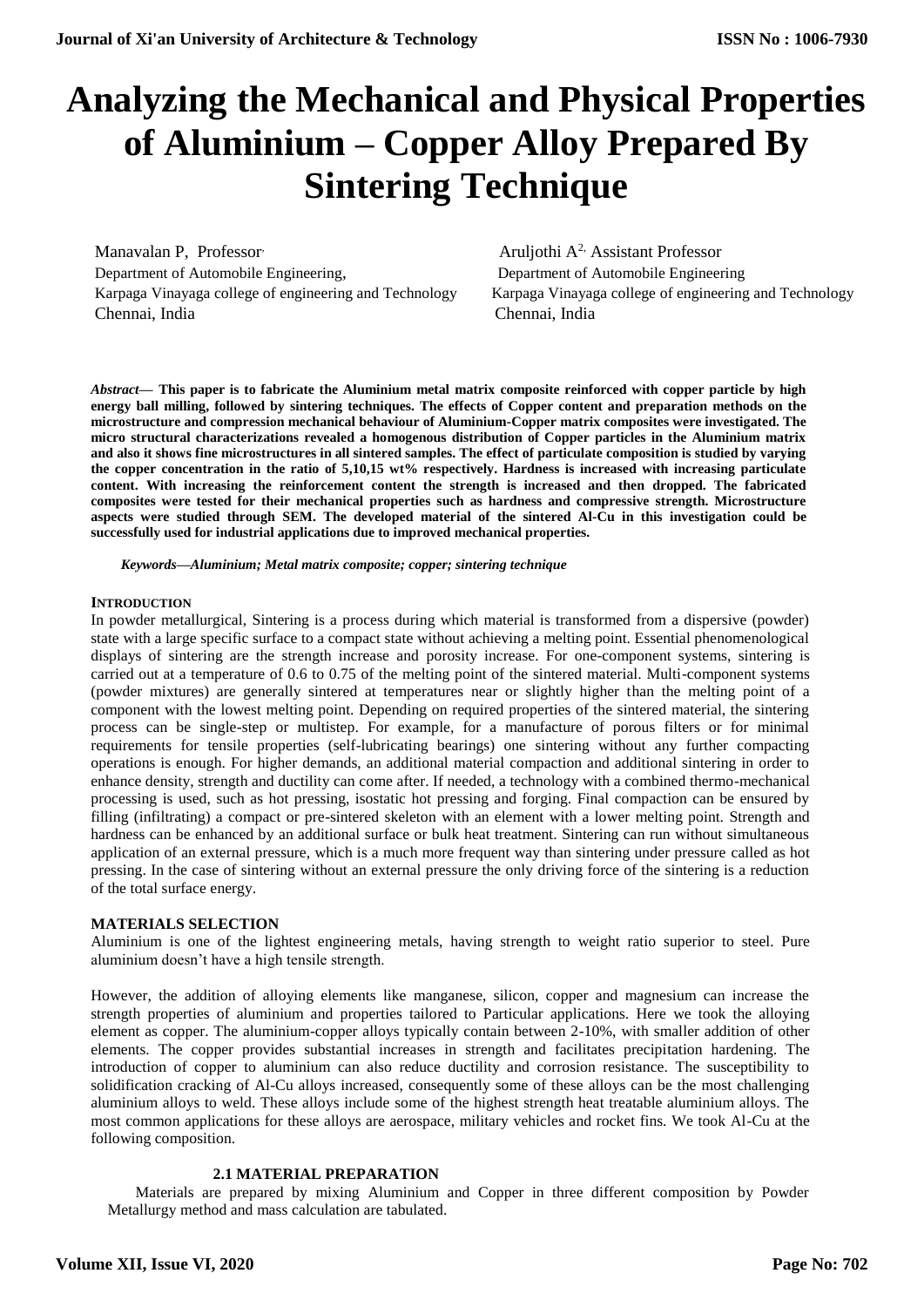| Set | Matrix<br>Aluminium)<br>$\%$ | Reinforcement<br>(Copper)<br>$\%$ | Weight<br>(G)    |                  |
|-----|------------------------------|-----------------------------------|------------------|------------------|
|     |                              |                                   | For<br>$D=10$ mm | For<br>$D=30$ mm |
|     | 95                           |                                   | 77.9             |                  |
|     |                              |                                   | 82.8             | 9.2              |
|     | 85                           |                                   | 85.85            | 15.15            |

Table 2.1. Weight Calculation for samples

#### **2.2 SPECIMEN PREPARATION**

The PM preforms were prepared from pure aluminum powder and aluminium– copper mix with addition of 5%, 10% and 15% (by weight) copper in the composite to obtain dimensions of 10 mm in diameter and 10mm in height and making another component of same diameter and 30mm height. A ball mill was used for blending and mixing the powder to obtain uniformly distributed aluminum and copper powder mix. Compacts of different initial relative densities were made by using recommended compaction pressure that ranges from 250MPa-400MPa. Zinc stearate was applied for lubricating the die, punch and butt during compaction. A uniaxial compaction was employed for compacting properly poured powder in the die. The compacts were sintered in a muffle furnace at 500  $\pm$  10<sup>0</sup>C for holding period of 2hrs. Immediately after the completion of the sintering schedule, the specimens were allowed to cool to room temperature inside the furnace by switching off the power source of the furnace. Fig. 2.2 shows the compacted samples.



Fig. 2.2 shows the compacted Samples **3. TESTING**

After successful fabrication of composite material, they are undergone various tests to find out mechanical properties. We have done following tests.

- Compression test
- Brinell hardness test
- Microstructure Analysis
- Scanning Electron Microscope

## **3.1 COMPRESSION TEST**

The experiment was conducted for Al–Cu PM composite

with different content of copper (5%, 10% and 15%) in the composite. Standard compression specimens of diameter 30±0.5 mm and of height 33±2 mm of three different sets of composition of matrix were prepared by machining from sintered compacts. Upset tests were performed at room temperature between two flat platens on computer controlled servo hydraulic universal testing machine at a constant cross head speed. Specimens are subjected to plastic deformation by upsetting to 50% or the fracture initiation, whichever happens earlier. The values of the compression test is listed below table 3.1

| Test parameters                     | Set-I<br>95% Al-<br>5%Cu) | Set-II<br>$(90\%$ Al-<br>10%Cu) | Set-III<br>$(85% Al-$<br>15%Cu) |
|-------------------------------------|---------------------------|---------------------------------|---------------------------------|
| Compression load<br>in KN           | 53.18                     | 67.97                           | 64.20                           |
| Compression<br>strength in $N/mm^2$ | 75.00                     | 96.00                           | 90.00                           |

Table 3.1. Compression test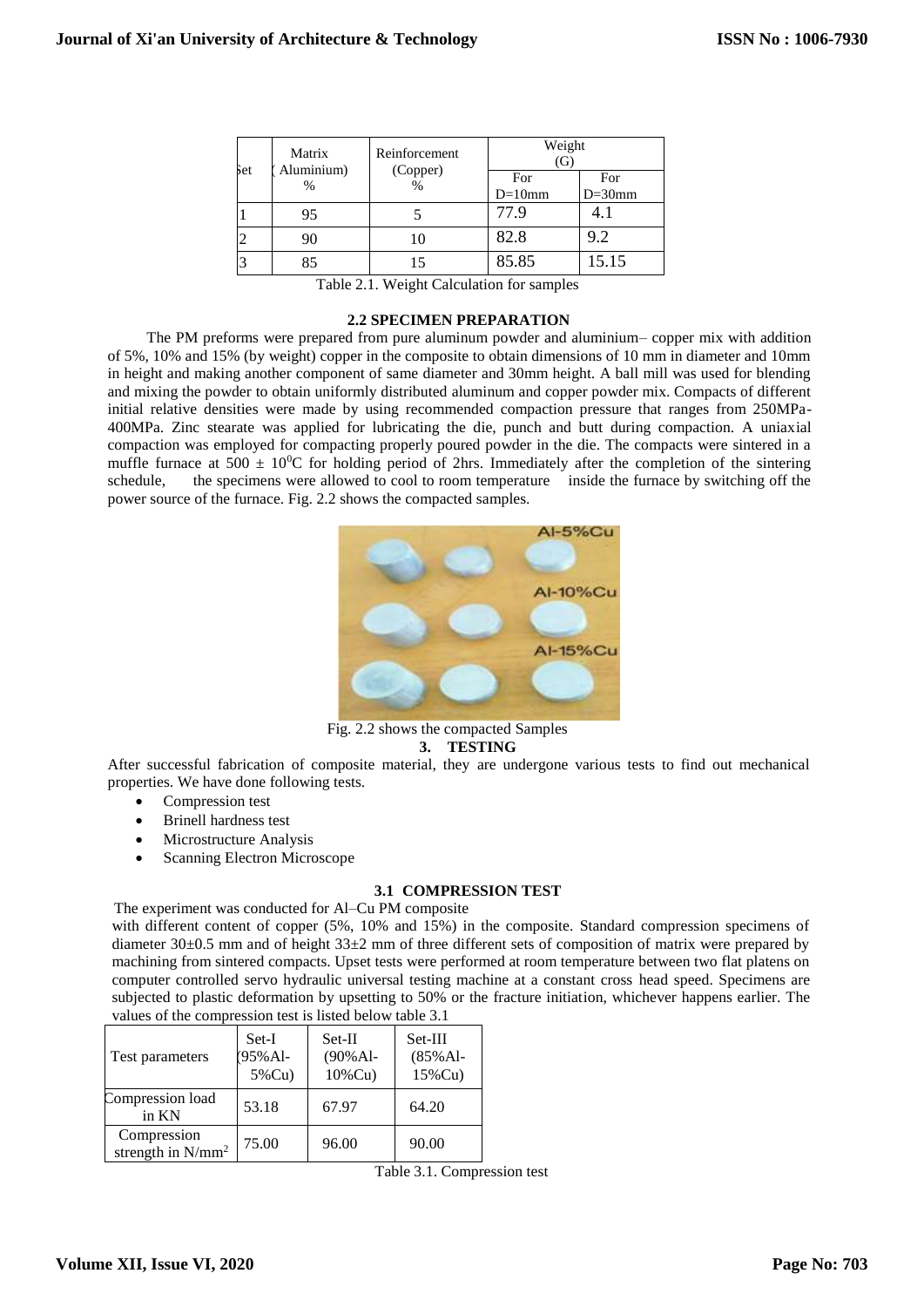# **3.2. HARDNESS TEST**

The experiment was conducted for Al–Cu PM composite with different content of copper (5%, 10% and 15%) in the composite. Standard compression specimens of diameter 30±0.5 mm and of height 33±2 mm of three different sets of composition of matrix were prepared by machining from sintered compacts. Then these components were tested for hardness. Brinell hardness number is obtained using a perfectly spherical hardened steel ball of 5 mm pressed against the test surface using a static force of 250 kg for at least 10 seconds and measuring the diameters of the indentation left on the surface by means of a graduated low power microscope. The values of the hardness test are listed below.

| Test parameters                           | Set-I              | Set-II             | $Set-III$          |
|-------------------------------------------|--------------------|--------------------|--------------------|
|                                           | (95%Al-            | $(90%$ Al-         | $(85%Al -$         |
|                                           | 5%Cu)              | $10\%$ Cu          | 15%Cu)             |
| $BHN -$<br>$(5mm$ Ball $/250k$ g<br>load) | 40.2,42.6,<br>42.2 | 44.0.43.3.<br>42.9 | 46.7,45.6,<br>45.9 |

## **3. 3.3. MICROSTRUCTURE**

# Table 3.2. Hardness test

Samples from each set are taken and kept in a Optical Trinocular Metallurgical microscope to find out microstructure using with the magnification of 100X and 500X lenses and the microstructure given below  **Set I [Al = 95%, Cu = 5%]**



Fig.3.3.1a.Microstructure of Al-5%Cu (100X)



Fig.3.3.1b.Microstructure of Al-5%C (500X)

The microstructure shows about blending of matrix and reinforcement particles in samples fig.3.3.1a and 3.3.1b shows the presence of pores in the sample. The white layer surface found in the microstructure (fig. 3.3.1b) indicates the prescence of Al and the black porous indicates the presence of copper particles and a few traces of Al2O 3, this is due to high temperature oxidation. **Set II**  $[A] = 90\%$ 

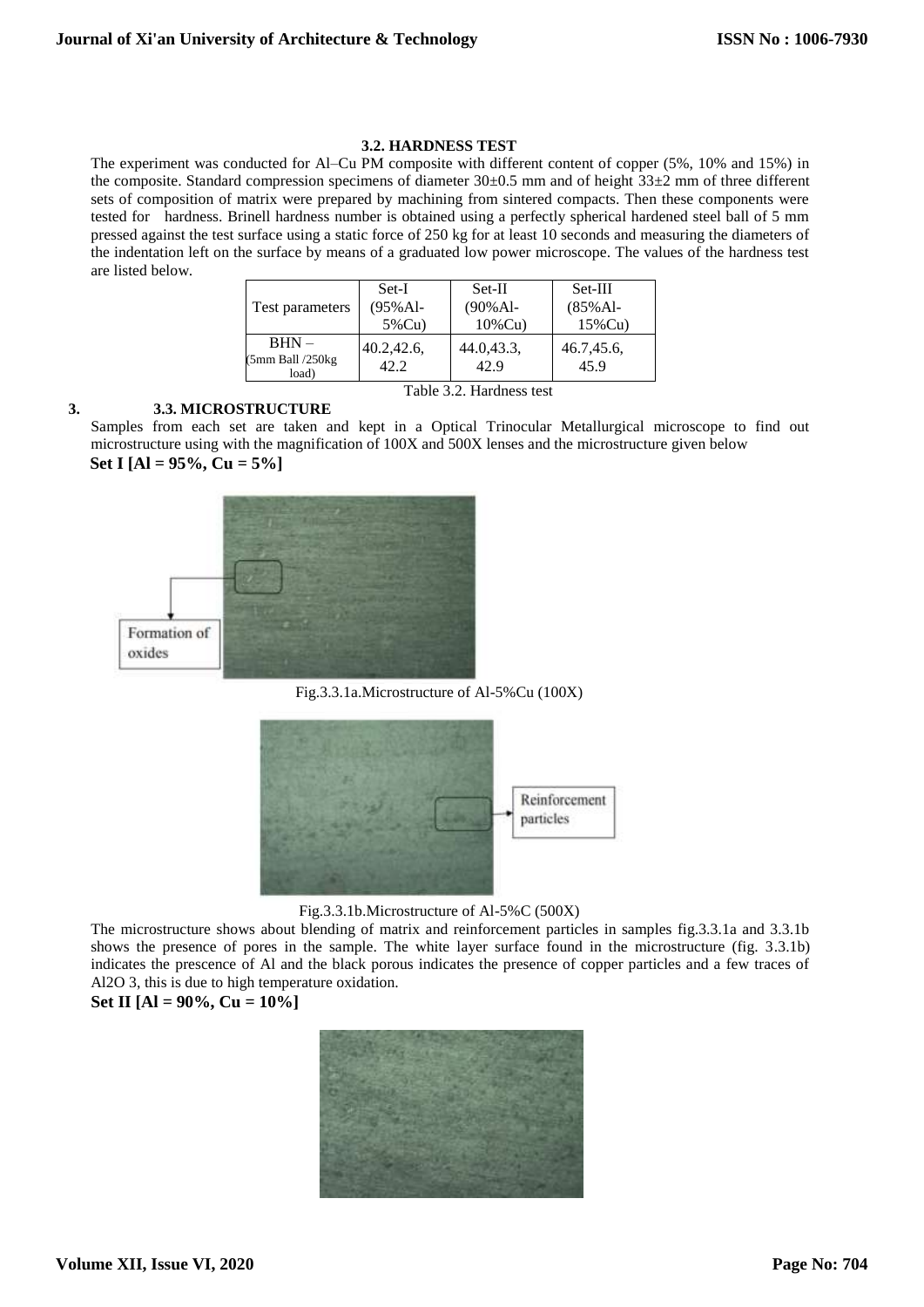Figure.3.3.1c. Microstructure of Al-10%Cu (100X)



Figure.3.3.1d.Microstructure of Al-10%Cu (500X)

 The agglomeration of copper particles is found in this sample. Similar to the previous proportion of reinforcement particle, in this sample also there is a presence of copper particles (black layer), the white layer in fig.3.3.1d.indicates the presence of Al particles and a few traces of Al2O 3 are present. **Set III [Al = 85%, Cu = 15%]**



Figure.3.3.1e. Microstructure of Al-15%Cu (100X)



Figure.3.3.1f. Microstructure of Al-15%Cu (500X)

 In this fig. 3.3.1e and 3.3.1f shows the blending of matrix and reinforcement particles. Among all the samples this sample shows higher number of oxides which in turn reacts with Al and forms Al2O 3. The increased number of pores will results in decreased ductility and hardness of the material.

# **3.4. SCANNING ELECTRON MICROSCOPE**

Samples from each set are taken and kept in Scanning Electron Microscope to find out the elemental analysis of the samples using magnification of 500X and 1000X lenses.

Set I [Al =  $95\%$ , Cu =  $5\%$ ]



Figure.3.4.1a.SEM photograph of AL-5%Cu (500X)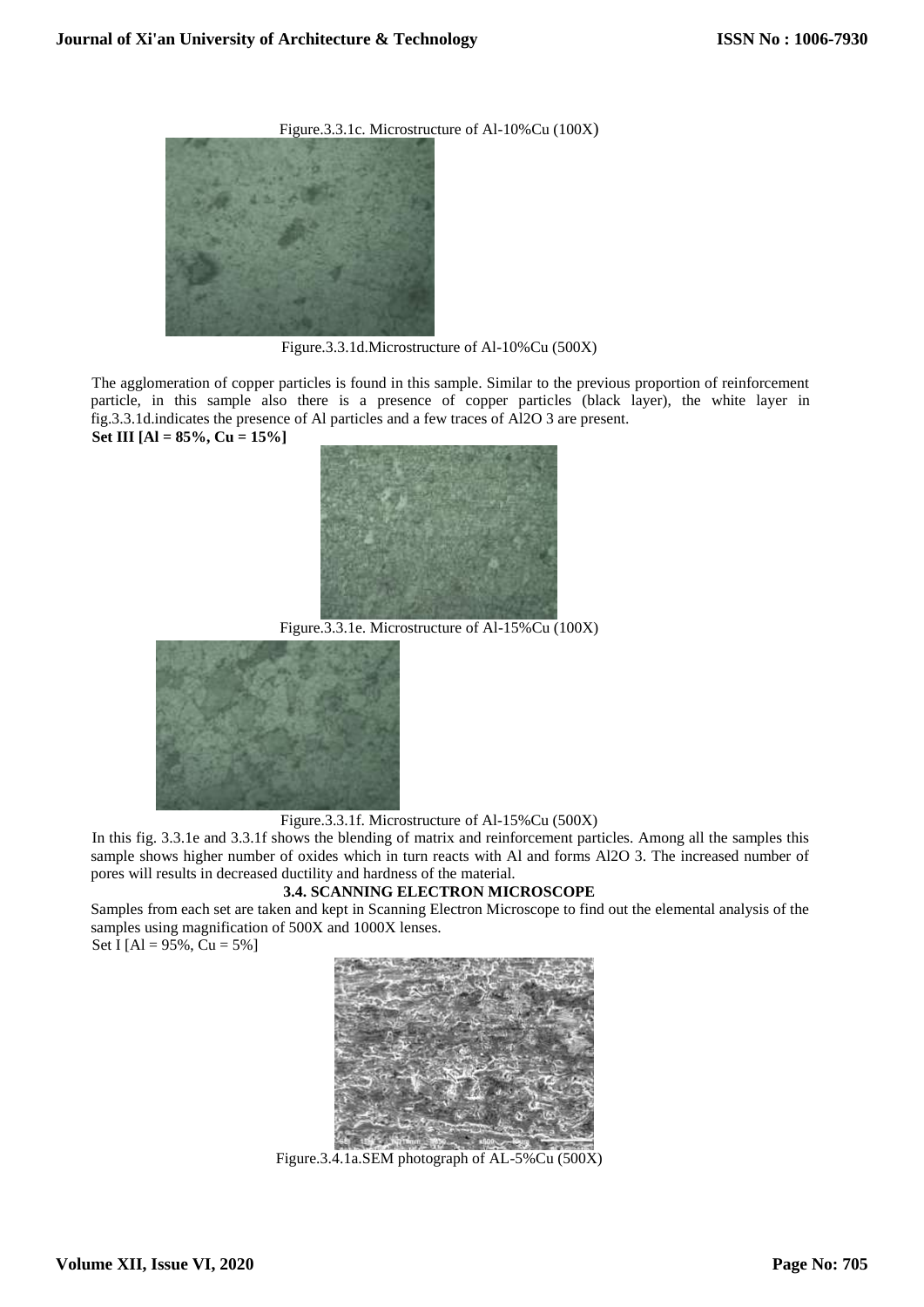

Figure.3.4.1b.SEM photograph of AL-5%Cu (1000X)

 In this fig.3.4.1a and 3.4.1b shows the morphology of Matrix (Aluminium-95%) and the Reinforcement (Copper-5%). During manufacturing and other processes pores may produce, due to this oxidation occurs. Due to oxidation the material Aluminium is reacted with oxygen and becomes Aluminium oxide. The white colour in the fig.3. 4.1a and 3.4.1b are the oxidized areas. Due to oxidation the ductility of the material is decreased and the brittleness of the material is increased. Al is used for its ductile property by adding 5% of reinforcement (copper), this property is decreased.

 **Set II [Al = 90%, Cu = 10%]**



Figure.3.4.1c SEM photograph of AL-10%Cu (500X)



Figure.3.4.1d SEM photograph of AL-10%Cu (1000X)

 In this fig.3.4.1c and 3.4.1d shows the morphology of Matrix (Aluminium-90%) and the Reinforcement (Copper-10%). The agglomeration of copper particles occurs in this proportion of reinforcement. Here there is less number of pores present. The formation of Aluminum oxide is less in this proportion. Therefore, the ductility of the material remains same. Comparing to the above reinforcement (copper-5%) this shows decreased brittleness.

**Set III [Al = 85%, Cu = 15%]**



Figure.3.4.1e SEM photograph of AL-15%Cu (500X)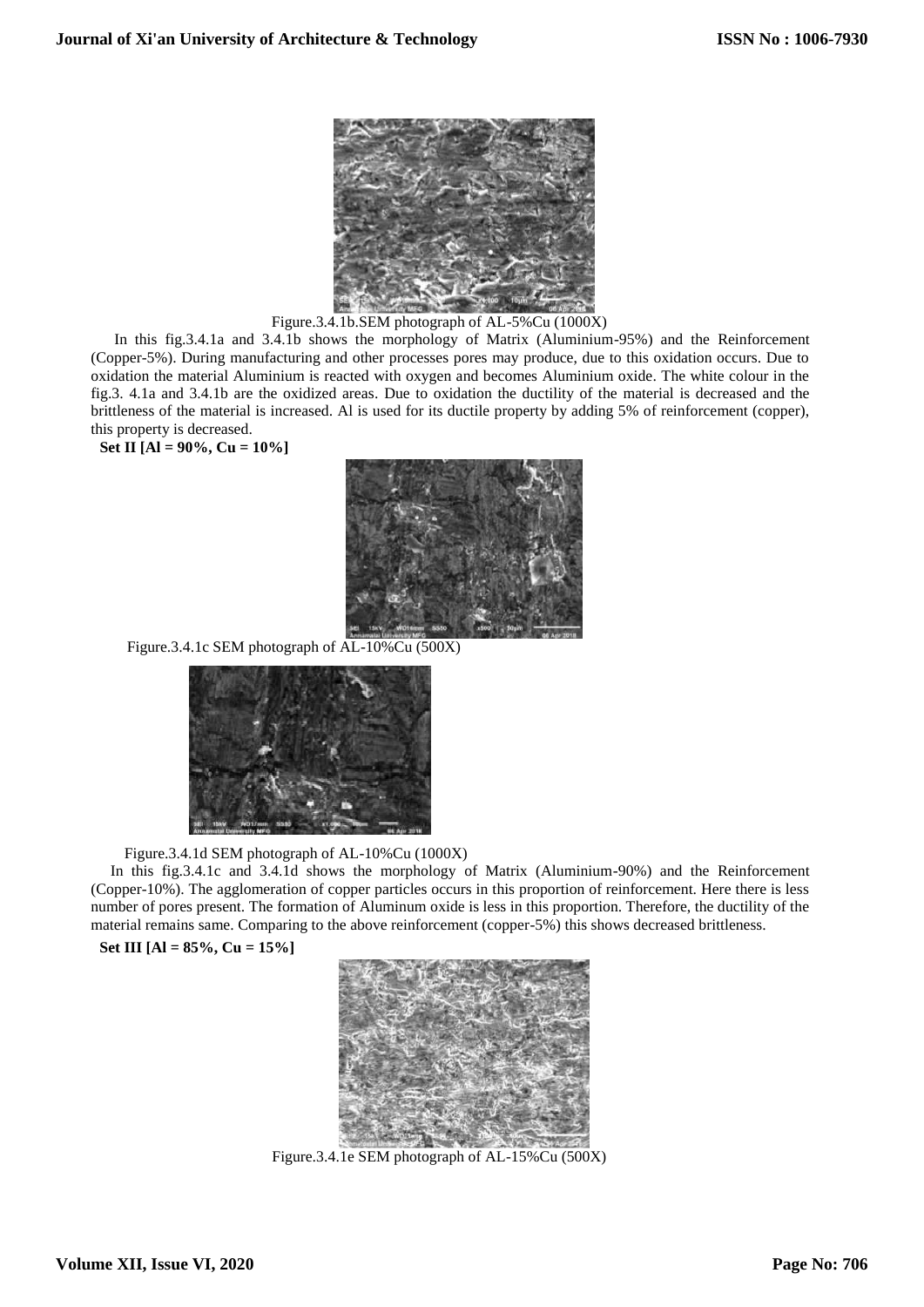

Figure.3.4.1f SEM photograph of AL-15%Cu (1000X)

In this fig.3.4.1e and 3.4.1f shows the morphology of Matrix (Aluminium-85%) and the Reinforcement (Copper-15%). Similar to the Al-5%Cu in this material also oxidation occurs. Due to oxidation the material Aluminium is reacted with oxygen and becomes Aluminium oxide. The white colour in the fig.3.4.1e and 3.4.1f are the oxidized areas. Due to oxidation the ductility of the material is decreased and the brittleness of the material is increased. Al is used for its ductile property by adding 5% of reinforcement (copper), this property is decreased.

# 4. **RESULT**

# **4.1. COMPRESSIVE STRENGTH**

The compressive strength of the composites was tested in the Universal testing machine (UTM). The compressive strength is depicted in the graph. The effect of Al and Cu in each volume fraction is evaluated and shown in fig.4.1. The compressed samples are shown in fig. 4.2.

- The compressive strength shows high value in the Set II (Al-10%Cu)
- The compressive strength varies due to the variation in the weight percentage. Ductile materials show less compressive strength than the brittle, when ductile material is compressed it began bulge on the sides and become barrel shapes.



Figure 4.1 Graph for comparison of compression tests values of different sets

# **4.2 BRINELL HARDNESS**

The hardness test were carried out on the prepared composite samples in Brinell hardness tester, the test were conducted at constant loading 250Kg and 5mm ball. Each sample from the sets is subjected to hardness test, and mean value is taken to avoid the higher deviation of the result. The Mean hardness of the each set is depicted in the graph (fig.4.3), the effect of reinforcement also evaluated.

- It seems that hardness of the specimen varies significantly with the variation in the volume fraction of the composite
- From the graph we can find that Set II and Set III having 43.40 and 46.06· while the Set I shows only 41.66